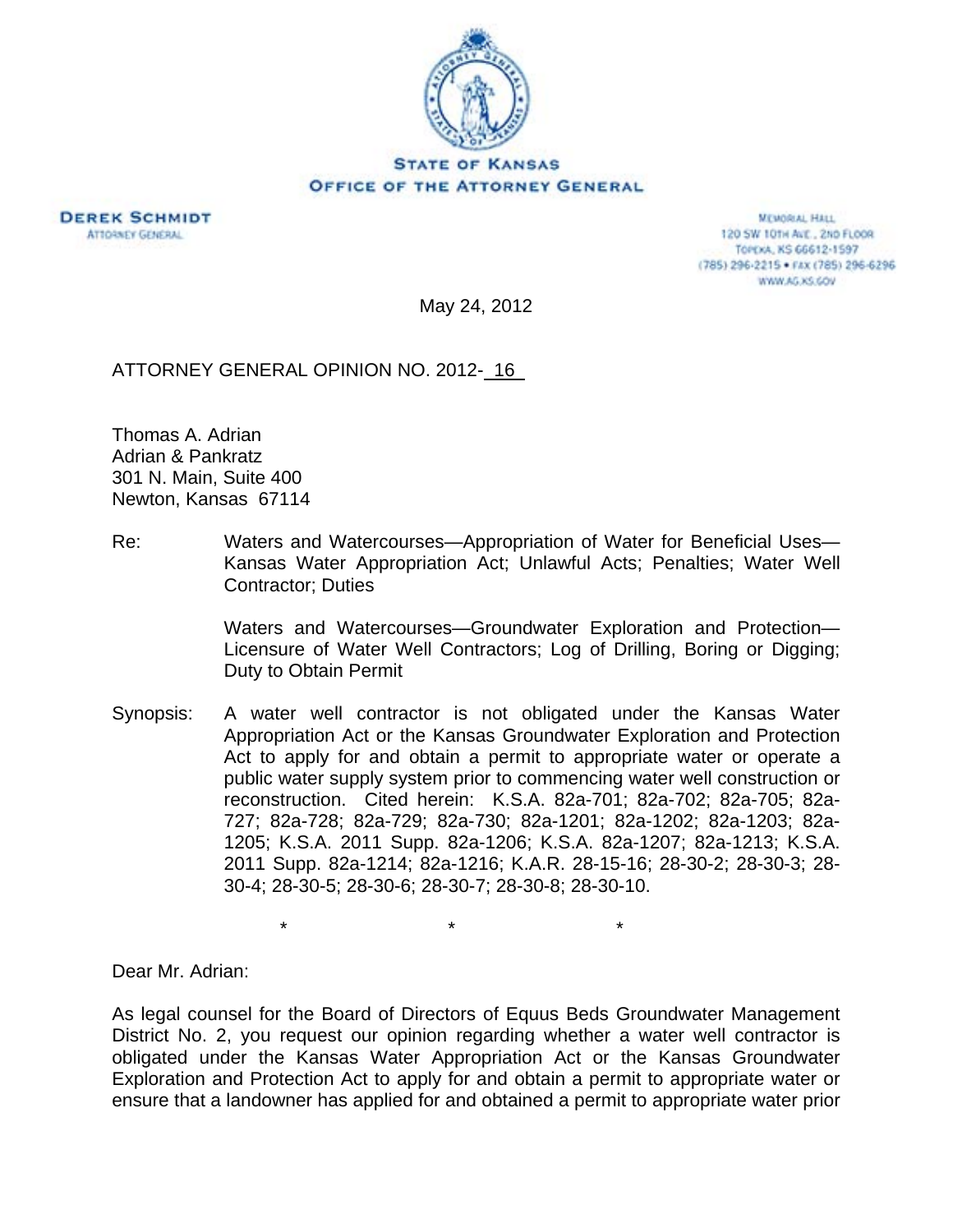to commencing drilling activities. For purposes of this opinion, it is presumed that the water well contractor<sup>1</sup> is an entity separate from the landowner and has no interest in nor will derive any benefit from the land upon which the well is drilled or upon which water obtained from the well is distributed.

## **Kansas Water Appropriation Act**

In 1945, the Legislature enacted the Kansas Water Appropriation Act (WAA),<sup>2</sup> "provid[ing] an effective procedure for acquiring water appropriation rights."<sup>3</sup> Under the WAA, "[a]ll water within the state of Kansas is hereby dedicated to the use of the people of the state, subject to the control and regulation of the state in the manner [prescribed in the WAA]."<sup>4</sup> [N]o water rights, except for domestic use, may be established in Kansas without complying with the statutory procedure."<sup>5</sup> "No person shall have the power or authority to acquire an appropriation right to the use of water for other than domestic use without first obtaining the approval of the chief engineer [of the division of water resources of the Kansas Department of Agriculture]."<sup>6</sup> K.S.A. 82a-728 provides penalties for diversion of water in excess of the maximum allowed under either a vested right or an appropriation permit.

(a) Except for the appropriation of water for the purpose of domestic use [and other designated purposes], it shall be unlawful for *any person* to *appropriate or threaten to appropriate* water from any source without first applying for and obtaining a permit to appropriate water in accordance with the provisions of chapter 7 of article 82a of the Kansas Statutes Annotated and acts amendatory thereto or, for *any person* to *violate any condition* of a vested right, appropriation right or an approved application for a permit to appropriate water *for beneficial use*. . . .

(b)(1) The violation of any provision of this section by any person is a class C misdemeanor.

(2) Each day that any such violation occurs after notice of the original violation is given by the chief engineer to any such violator by restricted mail shall constitute a separate offense. $<sup>7</sup>$ </sup>

"Person" is defined in the WAA as including "a natural person, a partnership, an organization, a corporation, a municipality and any agency of the state or federal government."8

l

 $1$  A water well contractor is a person who constructs, reconstructs, or treats a water well. K.S.A. 82a-1203(g).

<sup>2</sup> K.S.A. 82a-701 *et seq*. *See* K.S.A. 82a-730. The provisions of K.S.A. 82a-727 and 82a-728 are part of and supplemental to the Kansas Water Appropriation Act. K.S.A. 82a-729.<br><sup>3</sup> *F. Arthur Stone & Sons v. Gibson*, 230 Kan. 224, 229-30 (1981).

 $4$  K.S.A. 82a-702.

<sup>5</sup> *F. Arthur Stone*, 230 Kan. at 230.

<sup>&</sup>lt;sup>6</sup> K.S.A. 82a-705. *See* K.S.A. 82a-701(b).<br>7 K.S.A. 82a 738 (amphasis addad).

 $7$  K.S.A. 82a-728 (emphasis added).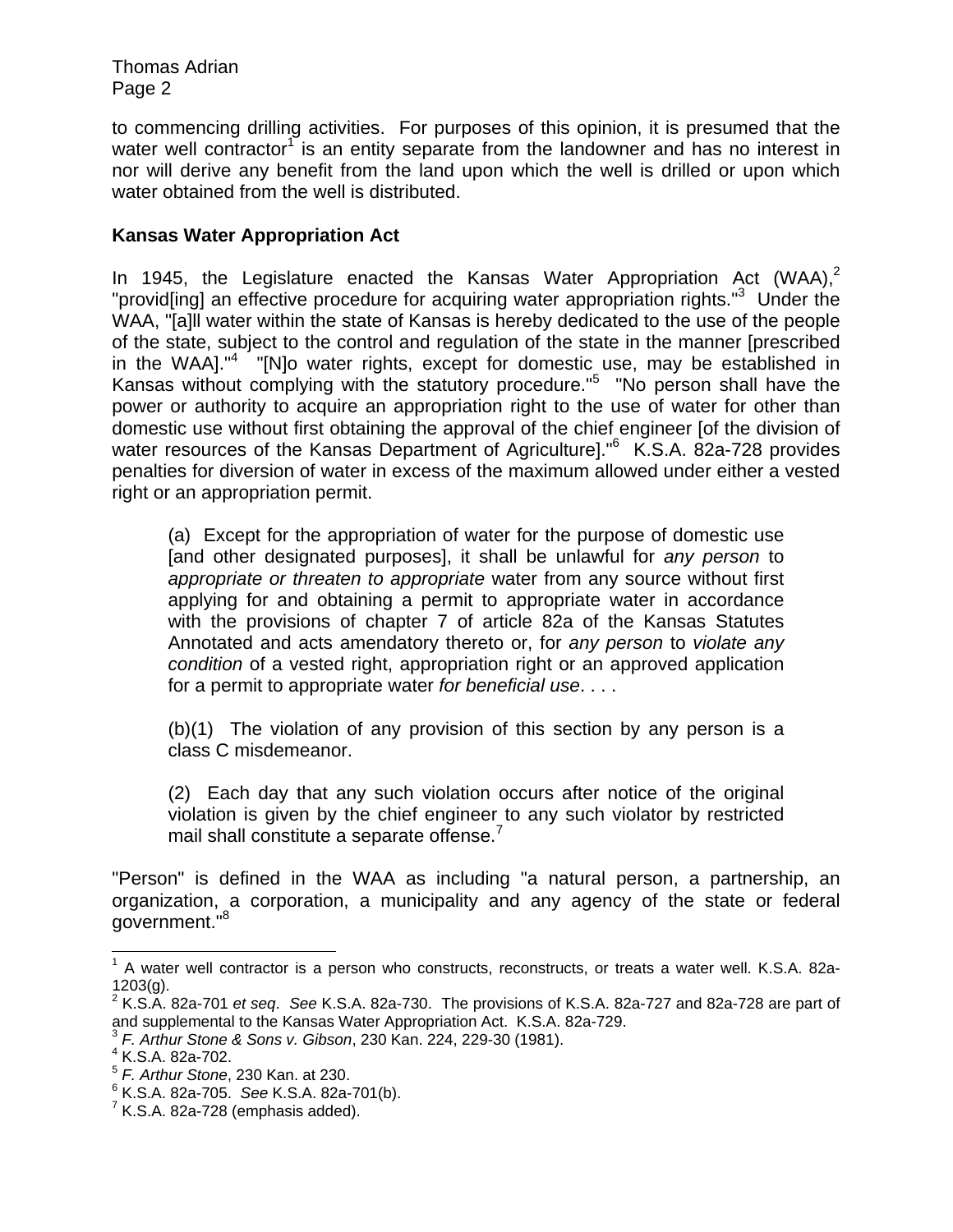In determining whether a water well contractor is required to obtain a permit before commencing drilling activities, a review of the applicable rules of statutory construction is necessary.

When courts are called upon to interpret statutes, the fundamental rule governing our interpretation is that the intent of the legislature governs if that intent can be ascertained. The legislature is presumed to have expressed its intent through the language of the statutory scheme it enacted. For this reason, when the language of a statute is plain and unambiguous, an appellate court is bound to implement the expressed intent.<sup>9</sup>

"When a statute is plain and unambiguous, an appellate court does not speculate as to the legislative intent behind it and will not read into the statute something not readily found in it."<sup>10</sup> In addition:

As a general rule, criminal statutes must be strictly construed in favor of the accused. Any reasonable doubt as to the meaning of the statute is decided in favor of the accused. Nevertheless, this rule of strict construction is subordinate to the rule that judicial interpretation must be reasonable and sensible to achieve legislative design and intent.<sup>11</sup>

Under the plain language of K.S.A. 82a-728, it is the duty of the person who is attempting to appropriate or threatening to appropriate water to obtain the permit. "Appropriate" is "[t]o make a thing one's own; to make a thing the subject of property; to exercise dominion over an object to the extent, and for the purpose, of making it subserve one's own proper use or pleasure."<sup>12</sup>

An appropriation of water flowing on the public domain consists in the capture, impounding, or diversion of it from its natural course or channel and its actual application to some beneficial use private or personal to the appropriator, to the entire exclusion (or exclusion to the extent of the water appropriated) of all other persons.<sup>13</sup>

A water well contractor may fall within the definition of a "person" under the WAA. The well contractor, however, is not attempting to make the water his own, nor will the well contractor derive some beneficial use from the water. The clear language of the statute

8 K.S.A. 82a-701(a).

<sup>&</sup>lt;sup>9</sup> Herrell v. Nat'l Beef Packing Co., LLC, 292 Kan. 730, 745 (2011) (internal citations and quotation marks omitted).<br><sup>10</sup> State v. Comprehensive Health of Planned Parenthood, 291 Kan. 322, 357 (2010).

<sup>10</sup> *State v. Comprehensive Health of Planned Parenthood*, 291 Kan. 322, 357 (2010). 11 *State v. Foster*, 46 Kan.App.2d 233, 238 (2011) (internal citations omitted). *See State v. Cash*, 293 Kan. 326, 328 (2011).

<sup>12</sup> Black's Law Dictionary 93 (5<sup>th</sup> Ed., 1979).<br><sup>13</sup> *Id.*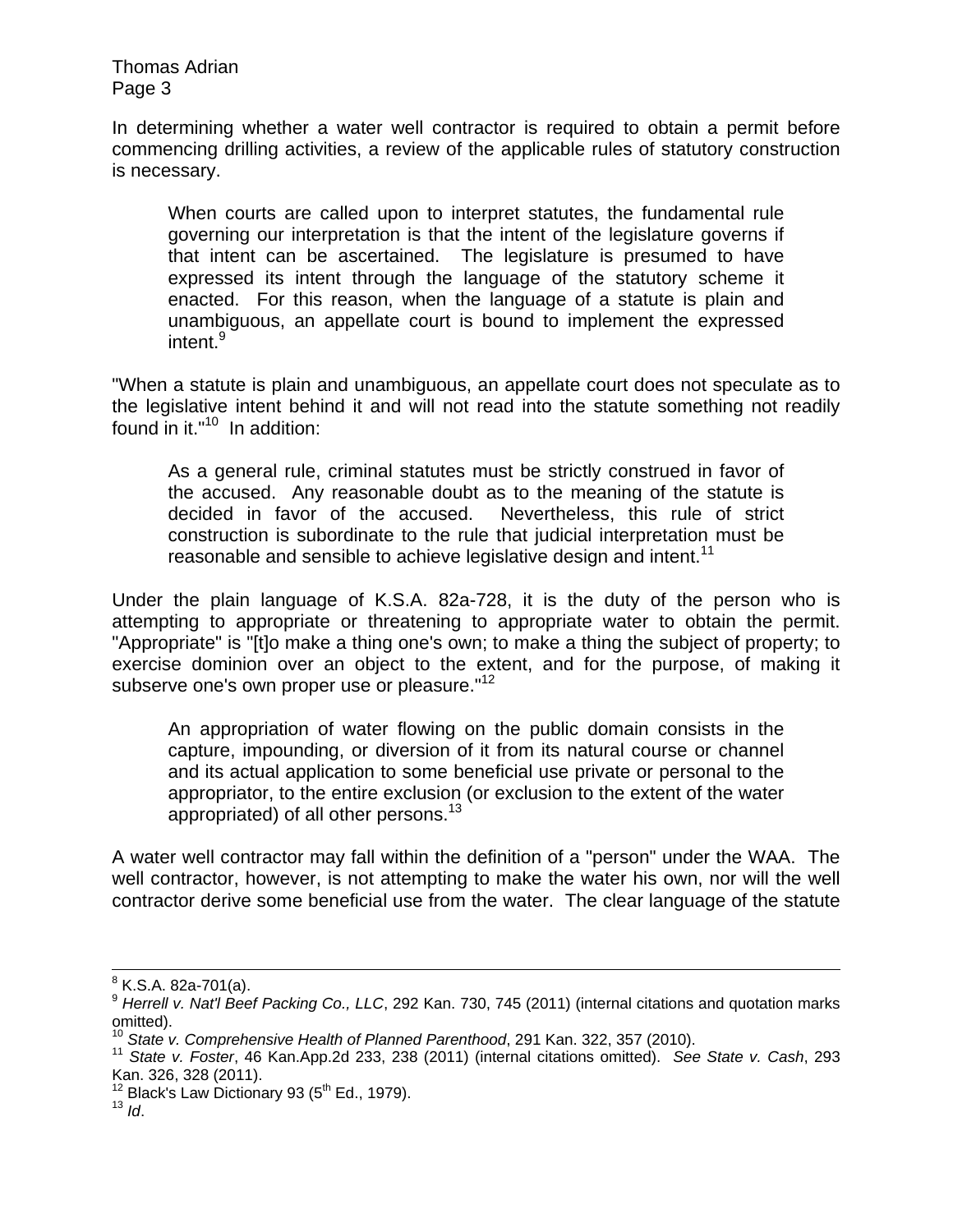requires the potential appropriator<sup>14</sup> obtain the permit from the chief engineer. The WAA contains no language that confers upon a party who is not actually appropriating or threatening to appropriate a duty to ensure that such a permit is in place prior to commencing drilling activities. Strictly construing the provisions precludes extending this obligation to a well contractor who has no interest in nor will derive any benefit from the land upon which the well is drilled or upon which water obtained from the well will be distributed. The well contractor, therefore, is not required under K.S.A. 82a-728(a) to apply for and obtain a permit to appropriate water or ensure that such a permit is in place before drilling. The responsibility for applying for and obtaining the permit falls upon the party who is attempting to appropriate water for his own use, presumptively the landowner.

## **Kansas Groundwater Exploration and Protection Act**

In order to protect the health and general welfare of the citizens of the State and to protect groundwater resources from waste and potential pollution, the Kansas Groundwater Exploration and Protection Act (GEPA):15 requires that water well contractors be licensed; provides for the establishment of regulations and standards for well construction, reconstruction, treatment, and plugging; requires that water well contractors keep and transmit to the State, upon request, a log of certain data; and provides penalties, both criminal and civil, for violations.<sup>16</sup> The Legislature has conferred upon the Secretary of Health and Environment: responsibility for administering the GEPA and authority to inspect the construction, reconstruction, treatment or plugging of water wells; $17$  authority to establish standards for plugging holes;<sup>18</sup> authority to "investigate by examination or otherwise, the qualifications of all applicants for initial licenses as water well contractors;"19 and authority to provide for continuing educational requirements and renewal of licenses.<sup>20</sup> A person seeking licensure as a water well contractor must demonstrate "[f]amiliarity with Kansas water laws, sanitary standards for water well drilling and construction of water wells and rules and regulations relating to water well construction, reconstruction, treatment and plugging as adopted by the secretary."<sup>21</sup>

Any person who shall willfully violate any lawful rule or regulation of the secretary relating to water well contracting, or who shall engage in the business of constructing, reconstructing or treating water wells without first having obtained a license as in this act required [*sic*], or who shall

 $\overline{a}$ 

 $14$  "Appropriator" is defined as "a person who has an appropriation right that has been perfected in conformity with article 7 of chapter 82a of the Kansas Statutes Annotated and acts amendatory thereof and supplemental thereto." K.S.A. 82a-701(e).<br><sup>15</sup> K.S.A. 82a-1201 *et seq.* 

<sup>15</sup> K.S.A. 82a-1201 *et seq*. 16 *Peterson v. Kansas Dept. of Health & Environ.*, 31 Kan.App.2d 13, 14 (2002). *See* K.S.A. 82a-1202; 82a-1205; K.S.A. 2011 Supp. 82a-1206; 82a-1214; 82a-1216.

<sup>&</sup>lt;sup>17</sup> K.S.A. 82a-1205(a), (c).<br><sup>18</sup> K.S.A. 82a-1213.

<sup>&</sup>lt;sup>19</sup> K.S.A. 82a-1207.<br><sup>20</sup> K.S.A. 82a-1205(e).

 $21$  K.S.A. 82a-1207(a).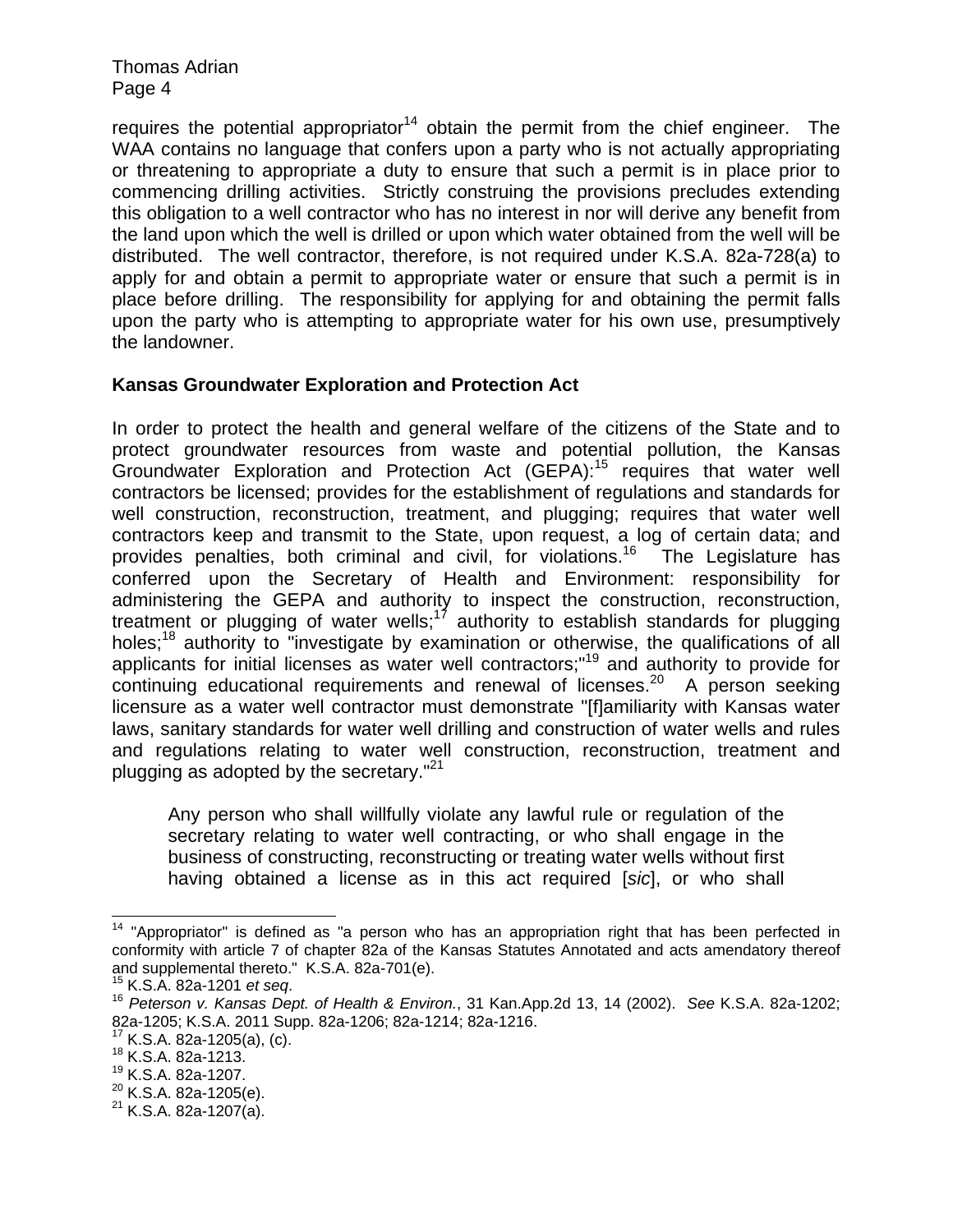knowingly violate any provisions of this act, shall be guilty of a class B misdemeanor and subject to penalties therefor as provided by law. In addition the secretary of health and environment is hereby authorized to apply to the district court for enforcement of this act or rules and regulations adopted under this act in accordance with the provisions of the Kansas judicial review act. $22$ 

In addition, "[a]ny person who violates any provision of the [GEPA], any rules and regulations adopted thereunder or any order issued by the secretary thereunder" is subject to a civil penalty of not to exceed \$5,000 for each violation, $^{23}$  regardless whether such violation is willful. $^{24}$ 

Regulations adopted by the Secretary under authority of the GEPA are located at K.A.R. 28-30-2 through 28-30-10. K.A.R. 28-30-3 sets licensure fees and provides that, to be eligible for a water well contractor's license, an applicant must pass an examination conducted by the Kansas Department of Health and Environment (KDHE) or be licensed in another state and meet the minimum requirements for licensing as prescribed in K.S.A. 82a-1207. Other regulations address when reports are to be submitted by a water well contractor<sup>25</sup> and provide standards for the location of wells<sup>26</sup> and grouting, sealing,  $casing$ ,  $^{27}$  disinfecting,  $^{28}$  and plugging of wells.  $^{29}$  K.A.R. 28-30-5 states that "[a]ll activities involving public water supply wells and wells located in reservoir sanitation zones shall conform to existing statutes, and rules and regulations, of [KDHE], including K.A.R. 28-10-100,<sup>30</sup> 28-10-101,<sup>31</sup> and 28-15-16.<sup>"32</sup>

The plain language of the GEPA requires that a water well contractor demonstrate "familiarity with Kansas water laws," abide by any lawful rule or regulation of the Secretary of KDHE relating to water well contracting, and obtain the proper license prior to engaging in the business of constructing, reconstructing, or treating water wells. Under the WAA, the obligation to obtain a permit from the chief engineer of the Division of Water Resources of the Kansas Department of Agriculture to appropriate water is placed upon the party who is attempting to appropriate water. K.A.R. 28-15-16 obligates the person who is operating a public water supply system to have a permit issued by the Secretary of KDHE. Because failure to abide by the GEPA subjects the violator to criminal penalties, its provisions should be strictly construed in favor of the accused. The language of the GEPA is not sufficiently clear to shift to a water well

26 K.A.R. 28-30-4; 28-30-8.

- $^{28}$  K.A.R. 28-30-10.
- 29 K.A.R. 28-30-7.
- <sup>30</sup> Revoked March 23, 2001.
- $31$  Revoked March 23, 2001.

 $32$  K.A.R. 28-15-16(a) provides that "[e]ach person who operates a public water supply system shall be required to have a permit issued by the secretary [of health and environment]."

 $\overline{\phantom{a}}$ 

<sup>&</sup>lt;sup>22</sup> K.S.A. 2011 Supp. 82a-1214.<br><sup>23</sup> K.S.A. 2011 Supp. 82a-1216(a).<br><sup>24</sup> *Peterson*, 31 Kan.App.2d at 19-20.<br><sup>25</sup> K.A.R. 28-30-4.

<sup>27</sup> K.A.R. 28-30-6.